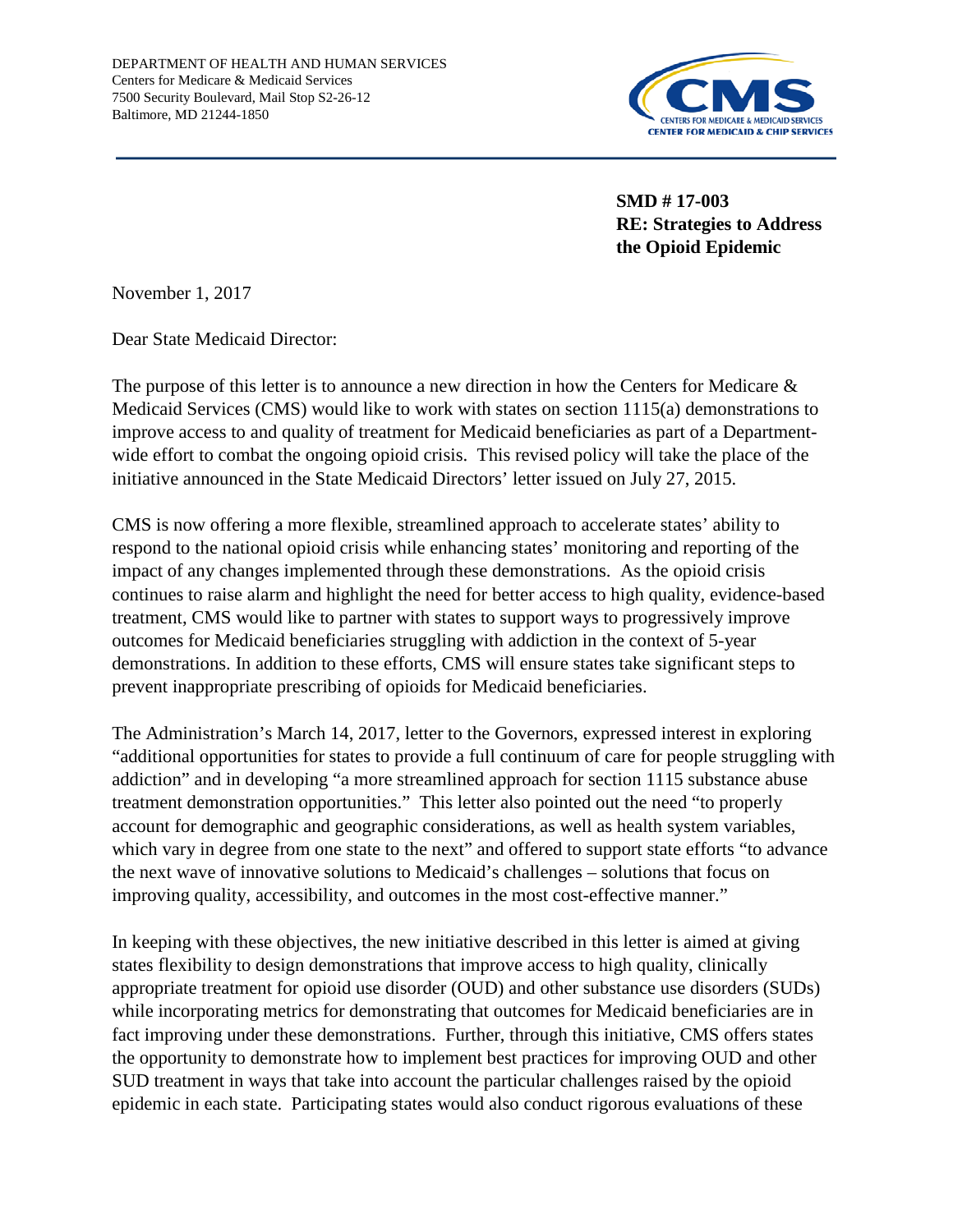#### Page 2 – State Medicaid Director

demonstrations, with CMS approval of the evaluation design. Information on states' progress and the outcomes of these demonstrations and evaluations will be made public in a timely and readily accessible manner on the Medicaid.gov website so that states can learn from these programs. This cycle of evaluation and reporting will be critical to informing our evolving response to the national opioid crisis.

Under the demonstration authority granted by section 1115 of the Social Security Act, CMS can waive certain federal requirements so that states can test new or existing ways to deliver and pay for health care services in Medicaid to the extent that the demonstration is likely to promote the objectives of the Medicaid program. Section 1115 demonstrations must be budget neutral, which means that the proposed demonstration cannot cost the federal government more than costs would be absent the demonstration.

Through this new section 1115 initiative, states will have an opportunity to receive federal financial participation (FFP) for the continuum of services to treat addiction to opioids or other substances, including services provided to Medicaid enrollees residing in residential treatment facilities. Ordinarily such residential treatment services are not eligible for federal Medicaid reimbursement due to the exclusion in the Medicaid statute of services provided to patients in institutions for mental diseases (IMDs). As part of this initiative, states should indicate how inpatient and residential care will supplement and coordinate with community-based care in a robust continuum of care in the state. CMS will closely monitor spending in these demonstrations on services in IMDs to accurately capture the costs and ensure adherence to budget neutrality requirements. CMS encourages states to maintain their current funding levels for a continuum of services, and this initiative should not reduce or divert state spending on mental health and addiction treatment services as a result of available federal funding for services in IMDs.

States should continue to adhere to existing regulations intended to ensure Medicaid beneficiaries are accessing high-quality treatment providers and to guard against fraudulent practices. Specifically, states must screen all newly enrolling providers and reevaluate existing providers pursuant to the rules in 42 CFR Part 455 Subparts B and E, ensure addiction treatment providers have entered into Medicaid provider agreements pursuant to 42 CFR 431.107, and establish rigorous program integrity protocols to safeguard against fraudulent billing and other compliance issues.

To further support this initiative, the Medicaid Innovation Accelerator Program (IAP) will continue to be available to states that would benefit from strategic design support related to improving their treatment delivery systems. The IAP provides states with access to national learning opportunities and technical expert resources, including strategic design support to states planning targeted addiction treatment delivery system reforms and developing 1115 proposals.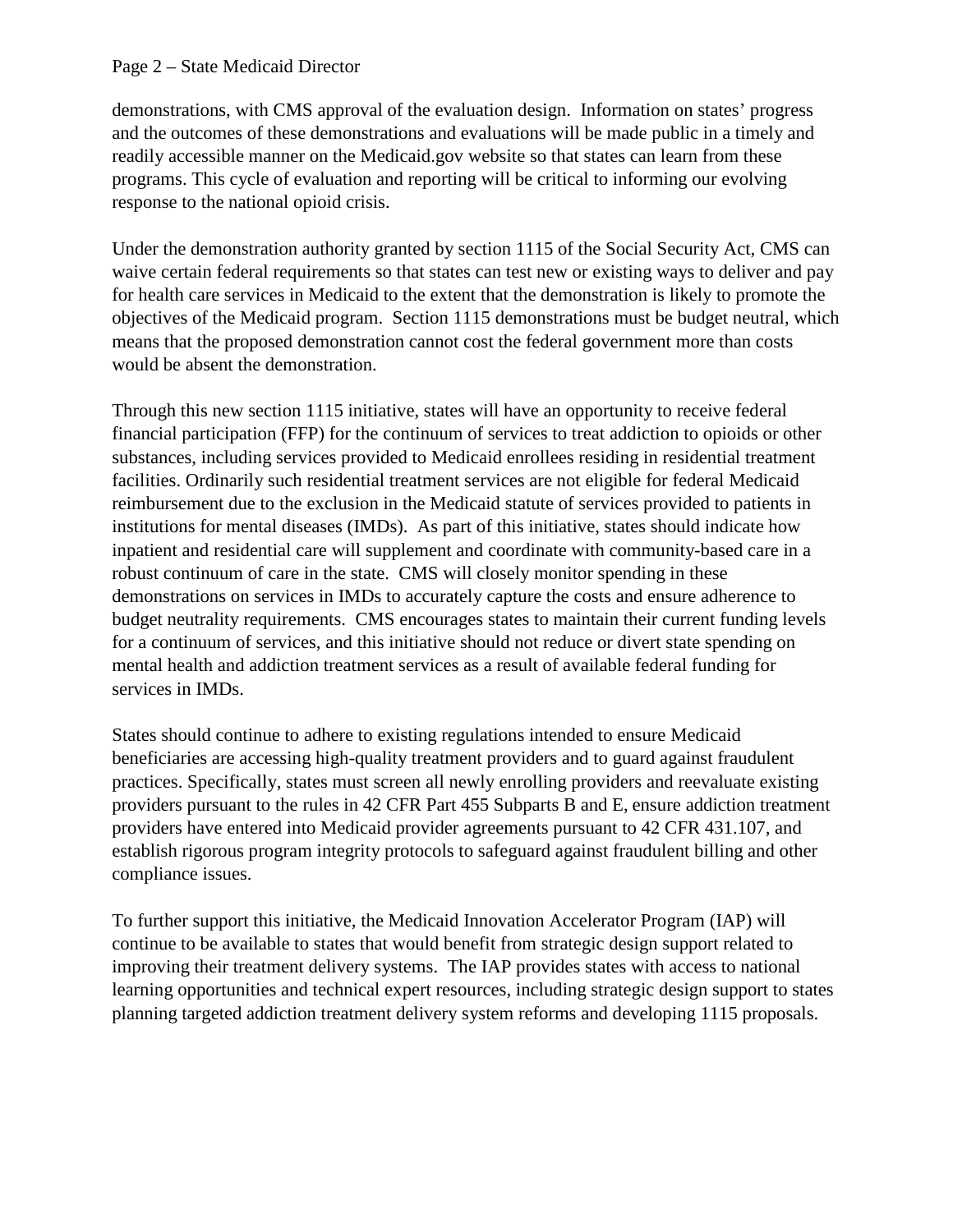## **Background**

Rates of drug overdose deaths have continued to increase rapidly over the past fifteen years, and the rise in prescription and illicit opioid abuse has been the primary driver of this increase. In 2015, the rate of drug overdose deaths was more than 2.5 times the rate in 1999 with deaths from heroin overdoses triple the rate in 20[1](#page-2-0)0,  $\frac{1}{2}$  and more recently, an influx of illicitly made fentanyl and fentanyl analogs has fueled a substantial increase in synthetic opioid overdose deaths. [2](#page-2-1) Despite the fact that there are effective evidence-based treatments for OUD, only about one in five people who currently need treatment for this condition actually receive it.<sup>[3](#page-2-2)</sup> Moreover, Medicaid beneficiaries tend to have higher rates of OUD than the general population, comprising about 25 percent of adults with OUD in 2015. [4](#page-2-3) However, only about 32 percent of Medicaid beneficiaries with OUD received treatment in 201[5](#page-2-4).<sup>5</sup>

To improve access to OUD and other SUD treatment services for Medicaid beneficiaries, it is important to offer a variety of evidence-based services at different levels of intensity across a continuum of care since the type of treatment or level of care needed may be more or less effective depending on the individual beneficiary. Moreover, treatment needs of individual beneficiaries can greatly vary over time. States should demonstrate how they are implementing evidence-based treatment guidelines, such as those published by the American Society of Addiction Medicine (ASAM), including by covering critical levels of care including outpatient, intensive outpatient (IOP), medication assisted treatment (MAT), residential, inpatient, and medically supervised withdrawal management.

Medicaid beneficiaries who struggle with addiction to opioids or other substances have high rates of comorbid physical and mental health conditions, resulting in higher spending for general medical services. [6](#page-2-5) Recent research has reaffirmed that most spending on individuals struggling with addiction is not on treatment for those conditions, but instead on co-morbid physical conditions.[7](#page-2-6) Between 2010 and 2013, among adult Medicaid beneficiaries treated for a behavioral health disorder, 75 percent of spending for these individuals was for treatment of comorbid conditions as opposed to their behavioral health condition. At least one state has found

<span id="page-2-0"></span> <sup>1</sup> Centers for Disease Control and Prevention (CDC), National Center for Health Statistics Data Brief*, Drug Overdose Deaths in the United States, 1999-2015* (Feb. 2017).

<span id="page-2-1"></span><sup>2</sup> Katz J, *Drug Deaths in America are Rising Faster than Ever,* The New York Times, June 5, 2017.

<span id="page-2-2"></span><sup>3</sup> Saloner B, Karthikeyan S, *National Changes in 12-Month Substance Abuse Treatment Utilization Among Individuals with 2 Opioid Use Disorders, 2004-2013*, JAMA (Oct. 13, 2015).

<span id="page-2-3"></span><sup>4</sup> Medicaid and CHIP Payment and Access Commission (MACPAC), *Report to Congress on Medicaid and CHIP, Chapter 2, Medicaid and the Opioid Epidemic* (June 2017). 5 *Ibid.*

<span id="page-2-5"></span><span id="page-2-4"></span><sup>6</sup> Freeman E, McGuire CA, Thomas JW, Thayer DA, *Factors Affecting Costs in Medicaid Populations with Behavioral Health Disorders*, Med Care, 52: S60-66 (2014).

<span id="page-2-6"></span><sup>7</sup> Thorpe K, Jain S, Joski P, *Prevalence and Spending Associated with Patients Who have a Behavioral Health Disorder*, Health Affairs, 36 (1): 124-132 (2017).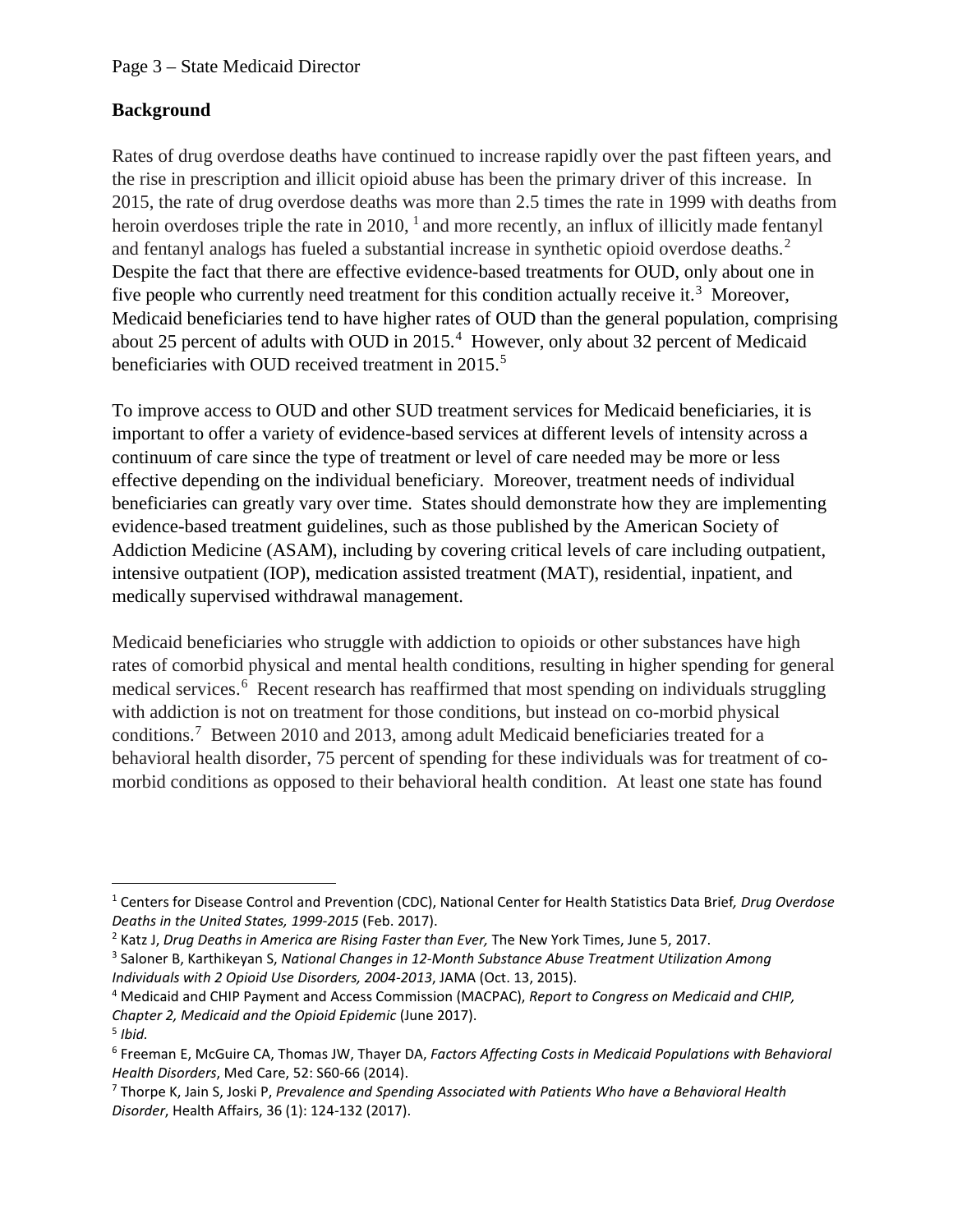#### Page 4 – State Medicaid Director

significant reductions in medical costs among Medicaid beneficiaries who accessed addiction treatment compared to those who did not.<sup>[8](#page-3-0)</sup>

Moreover, many people who receive acute care for withdrawal management do not become engaged in any form of treatment following discharge. [9](#page-3-1) Among Medicaid beneficiaries struggling with addiction (in 2008), over two-thirds (67.7 percent) did not receive any follow-up services within 14 days following an inpatient stay or residential detoxification.<sup>[10](#page-3-2)</sup> Common consequences of not engaging in treatment are rapid readmission to an intensive care facility and increased risk of overdose as an individual's acquired tolerance is lessened by withdrawal management therapies. Engaging in treatment for addiction within 14 days of discharge from withdrawal management has been shown to reduce readmission rates.<sup>[11](#page-3-3)</sup>

In general, a lack of availability of treatment options is often cited as an important factor in the low rate at which individuals receive treatment. In a 2013 report to Congress, SAMHSA highlighted a widespread shortage of addiction treatment providers.<sup>[12](#page-3-4)</sup> According to one recent study, 40 percent of counties in the U.S. do not have an addiction treatment facility that provides outpatient care and accepts Medicaid.<sup>13</sup> This lack of treatment capacity is most prevalent in rural counties in Southern and Midwestern states and in areas with a higher proportion of racial and ethnic minorities.[14](#page-3-6)

In recognition of these findings, CMS seeks to work with states through demonstrations authorized under the section 1115 authority described in this letter to improve Medicaid beneficiaries' access to high quality, evidence-based treatment services for addiction to opioids or other substances, ranging from acute withdrawal management to on-going chronic care for these conditions in cost-effective treatment settings while also improving care coordination and care for comorbid physical and mental health conditions.

## **Goals and Milestones to be addressed in State Applications and Implementation Plans**

As the March 2017 letter to the Governors highlighted, we are interested in working with states "to provide a full continuum of care for people struggling with addiction," and in hearing state-

<span id="page-3-0"></span> <sup>8</sup> Wickizer TM, Krupski A, Stark KD, Mancuso D, et al, *The Effect of Substance Abuse Treatment on Medicaid Expenditures among General Assistance Welfare Clients in Washington State*, Milbank Quarterly 84(3): 555-576 (2006).

<span id="page-3-1"></span><sup>9</sup> Mark, TL, Dilonardo, JD, Chalk, M, et al, *Trends in Inpatient Detoxification Services, 1992-1997*, Journal of Substance Abuse Treatment, 23(4):253-260 (2002).<br><sup>10</sup> Reif S, Acevedo A, Garnick DW, et al, *Reducing Behavioral Health Inpatient Readmissions for People with* 

<span id="page-3-2"></span>*Substance Use Disorders: Do Follow-Up Services Matter?*, Psych Services Advance On-line, April 18, 2017.

<span id="page-3-3"></span><sup>11</sup> Lee MT, Horgan CM, Garnick DW, et al, *A Performance Measure for Continuity of Care After Detoxification: Relationship with Outcomes*, Journal of Substance Abuse Treatment, 47 (2), 130-139 (2014).

<span id="page-3-4"></span><sup>12</sup> SAMHSA*, Report to Congress on the Nation's Substance Abuse and Mental Health Workforce Issues*, Vol. 24 (Jan, 2013).

<span id="page-3-6"></span><span id="page-3-5"></span><sup>13</sup> Cummings JR, Wen H, Ko M, et al, *Race/Ethnicity and Geographic Access to Medicaid Substance Use Disorder Treatment Facilities in the United States*, JAMA Psychiatry, 71(2): 190-196 (Feb 2014). <sup>14</sup> *Ibid.*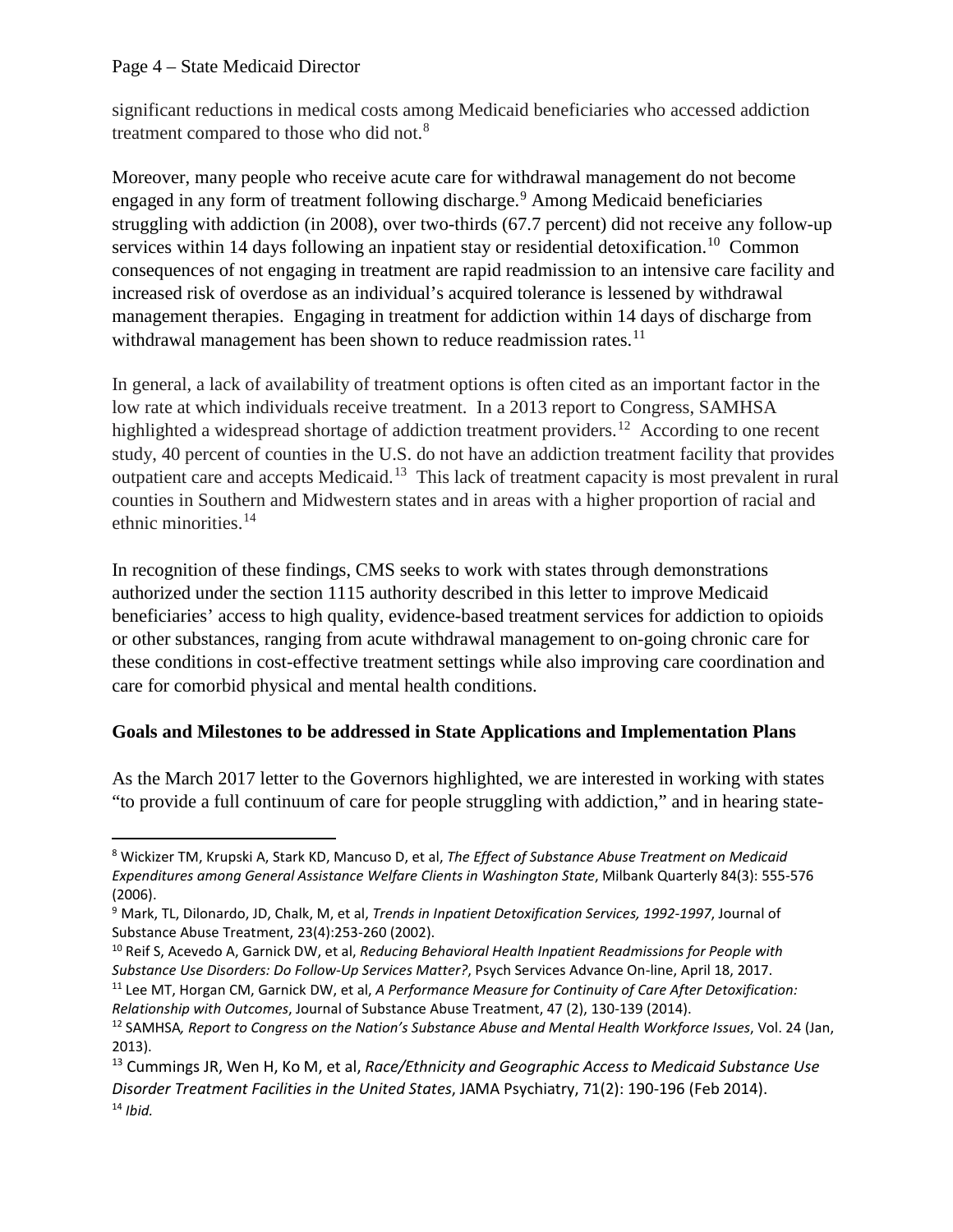proposed "solutions that focus on improving quality, accessibility, and outcomes in the most cost-effective manner." This initiative offers states the flexibility to design 1115 demonstrations aimed at making significant improvements over the course of a five-year period on the following 6 goals and 6 milestones specific to addiction to opioids or other substances:

# Goals:

- 1. Increased rates of identification, initiation, and engagement in treatment;
- 2. Increased adherence to and retention in treatment;
- 3. Reductions in overdose deaths, particularly those due to opioids;
- 4. Reduced utilization of emergency departments and inpatient hospital settings for treatment where the utilization is preventable or medically inappropriate through improved access to other continuum of care services;
- 5. Fewer readmissions to the same or higher level of care where the readmission is preventable or medically inappropriate; and
- 6. Improved access to care for physical health conditions among beneficiaries.

# Milestones:

- 1. Access to critical levels of care for OUD and other SUDs;
- 2. Widespread use of evidence-based, SUD-specific patient placement criteria;
- 3. Use of nationally recognized, evidence-based SUD program standards to set residential treatment provider qualifications;
- 4. Sufficient provider capacity at each level of care;
- 5. Implementation of comprehensive treatment and prevention strategies to address opioid abuse and OUD; and
- 6. Improved care coordination and transitions between levels of care.

# **Demonstration Application**

States wishing to participate in this initiative can submit a demonstration application to CMS outlining the state's strategy for achieving the goals of this demonstration opportunity, including a commitment to meeting the six milestones that are critical steps for achieving these goals over the course of the demonstration. Given the magnitude of the opioid epidemic in the U.S. and the increased focus by the Administration to combat the crisis, CMS strongly encourages states to articulate in their demonstration application how their proposal will apply evidence-based programs to meet the needs of people struggling with addiction to opioids in their state.

States' applications should also describe the state's capacity for regular reporting on progress toward meeting these milestones as well as for collecting and reporting data on performance measures. In addition, states' applications should confirm their commitment to assuring the necessary resources will be available to effectively support a robust monitoring protocol and evaluation.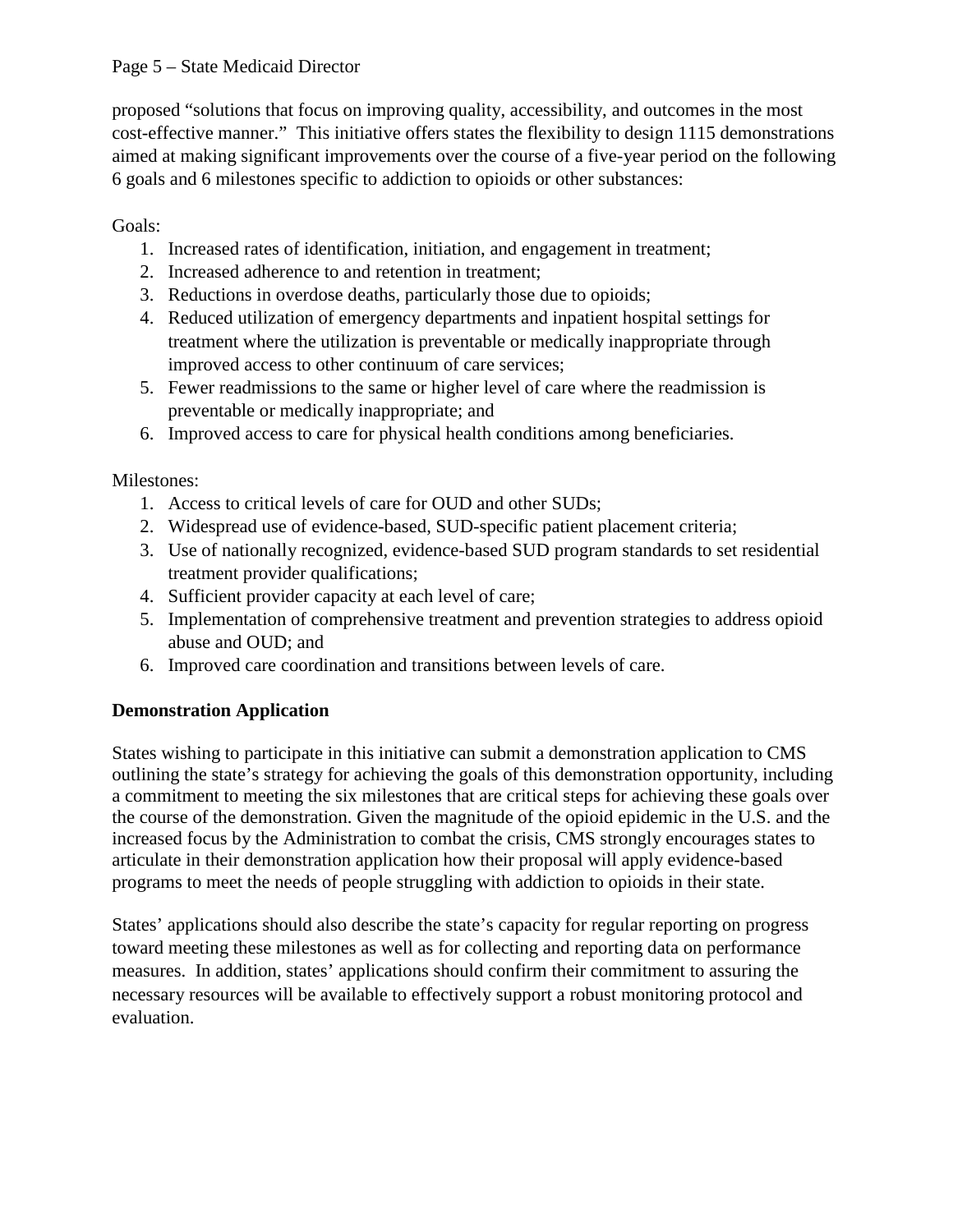### **Implementation Plan**

Participating states will also develop implementation plans describing the various timelines and activities the state will undertake to achieve the milestones listed above. States will have the option of submitting their implementation plan as part of their application or as a post-approval protocol. Either way, FFP for services provided in IMDs will be prospective only and contingent upon CMS approval of the state's implementation plan as a part of the application or in a postapproval protocol. If a state chooses to use a post-approval protocol, the timeframe for submitting the post-approval protocol will be specified in the Special Terms and Conditions (STCs) agreement between CMS and the state. Through this 1115 opportunity states may receive federal matching funds for Medicaid-coverable services provided to individuals residing in residential treatment facilities that are not ordinarily matchable because these facilities qualify as IMDs; however, this 1115 opportunity does not allow for room and board payments in those facilities unless they qualify as inpatient facilities under section 1905(a) of the Social Security Act.

CMS will work with states through these demonstrations to establish residential treatment provider qualifications that meet nationally recognized, SUD-specific, evidence-based program standards (Milestone #3). Implementation of these program standards is identified as a critical milestone that states will address as part of these demonstrations. While states are working toward implementing nationally recognized SUD-specific program standards as provider qualifications for residential treatment facilities, the STCs will specify the provider qualifications states will use in the interim for residential treatment facilities that qualify as IMDs but would receive FFP through these demonstrations. The STCs will also describe the states' processes for ensuring those qualifications are met. Offering states the flexibility to implement the nationally recognized SUD-specific standards for residential treatment providers as the demonstration progresses will promote the objectives of the Medicaid program by encouraging more states to work with CMS on meeting the milestones and goals of these demonstrations outlined above, thus expanding rapid access to these services while, ensuring adequate quality and safety standards and incentivizing improvements in quality over time.

As a state's demonstration progresses, the state will be expected to include, in its regular section 1115 demonstration monitoring reports, information on the state's progress toward meeting the milestones identified in Table 1 in accordance with the timeframes specified in the state's implementation plan and financial data to ensure compliance with budget neutrality requirements.

## **Monitoring Protocol for Performance Measures Aligned with Initiative Goals**

Over the course of these demonstrations, states will also include, in their regular 1115 demonstration reports, information on milestones and performance measures representing key indicators of progress toward meeting the goals for this demonstration initiative. There will be a core set of measures that all states that elect to implement this demonstration model will report on, as well as additional measures specific to particular state demonstration parameters. CMS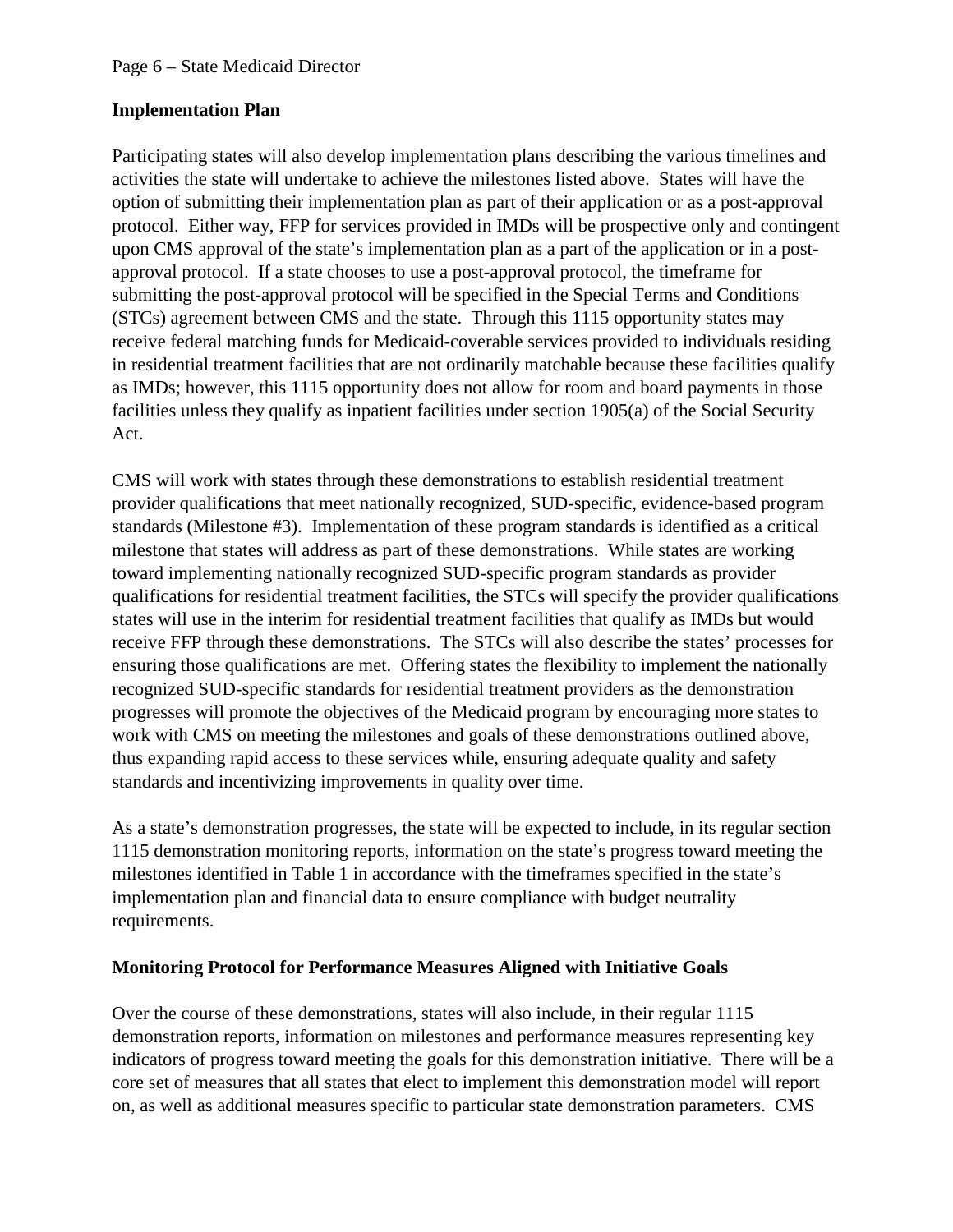has been working with a contractor to identify measures for these demonstrations (see examples in Table 2 below) and will seek additional input from states. Information about the specific measures and reporting being finalized by CMS with state input will be detailed in a monitoring protocol agreed upon by CMS and the state after approval of the demonstration.

CMS will also work with participating states to develop monitoring protocols that will identify reasonable degrees of improvement on each of the agreed upon performance measures as well as specifics regarding data collection, analytic methodology, and how the states will construct baselines for each data point and performance measure against which the state's progress will be measured. If a state has not previously collected data on any of the finalized performance measures agreed to, the first year of data collected for this demonstration may be used as a baseline. CMS will also work with the states to determine the frequency of reporting on each of these milestones and performance measures. This monitoring protocol, which will be a collaborative effort between CMS and the states, can be developed after approval of the demonstration, and a timeframe for finalizing the monitoring protocol will be included in the STCs. States will submit quarterly financial data which CMS will review regularly to assure states are in compliance with the budget neutrality requirements.

The data reported by the state will inform a mid-point assessment between years two and three of the demonstration during which CMS will evaluate whether states are making sufficient progress toward meeting the milestones and performance measure targets. In addition to its ongoing monitoring of budget neutrality compliance, CMS will also assess whether states are on track to meet the budget neutrality requirements as part of this mid-point assessment. States at risk of not meeting these targets will submit modifications to their implementation plans, which shall be subject to CMS approval. CMS may require states to provide corrective action plans if a state fails to meet the required annual triggers indicating that waiver spending is diverting from the expected trajectory under the budget neutrality requirements. In addition, FFP for services in IMDs may be withheld if states are not making adequate progress on meeting the milestones and goals as evidenced by reporting on the milestones in Table 1 and the required performance measures in the monitoring protocol agreed upon by the state and CMS. States must be in full compliance with the budget neutrality requirement at the end of the demonstration period or CMS will recover the difference. In addition, achievement of the milestones and performance measure targets will be taken into consideration by CMS if a state were to request an extension of their demonstration.

States will also be required to conduct independent and robust interim and final evaluations that will draw on the data collected for the milestones and performance measures, as well as other data and information needed to support the evaluation that will describe the effectiveness and impact of the demonstration using quantitative and qualitative outcomes. An evaluation design will be developed by the state, with technical assistance from CMS, to be finalized within nine months of the demonstration approval. The evaluation design will include detailed analytic plans, data development, collection, and reporting details and will be subject to CMS approval. States that fail to submit an acceptable and timely evaluation design as well as any required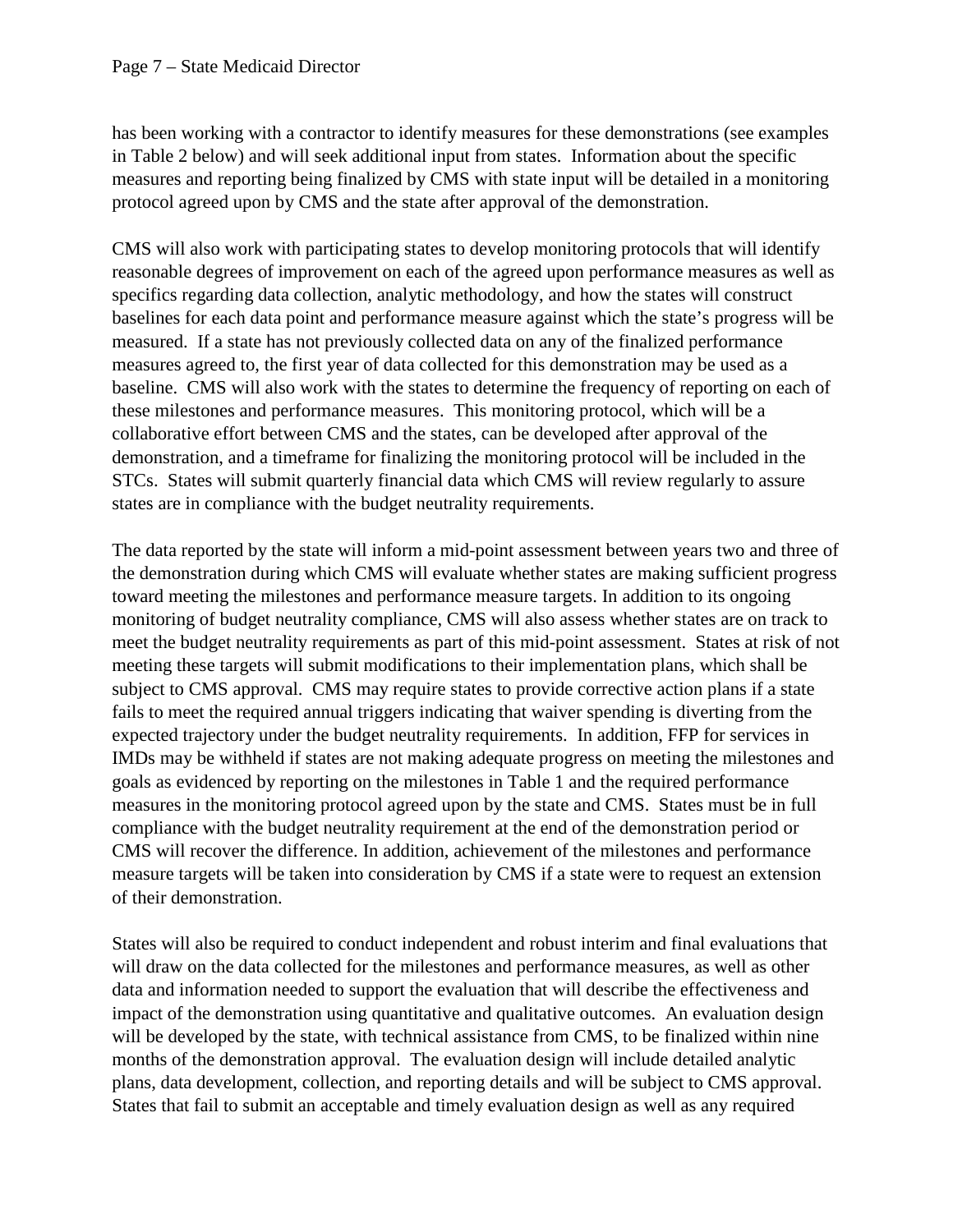#### Page 8 – State Medicaid Director

monitoring, expenditure or other evaluation reporting, are subject to a \$5 million deferral per item. The interim evaluation will be required one year before expiration of the demonstration or when the state submits a proposal to renew the demonstration. The final evaluations will be due eighteen months after the demonstration period ends.

## **Public Availability of Data on State Progress toward Meeting Milestones and Performance Measure Targets as well as Evaluation Reports**

CMS will regularly post information on the Medicaid.gov website regarding the states' progress in meeting the agreed upon milestones and performance measure targets. In addition, states' regular 1115 reports, as well as their evaluation reports, will be posted, as required by section 1115 transparency rules.

| <b>Milestones</b> |                                                                             | <b>Specifications and Proposed Timeframes</b> |                                                                                                                                                                                                                                                                                                                                                                                                                                                                |
|-------------------|-----------------------------------------------------------------------------|-----------------------------------------------|----------------------------------------------------------------------------------------------------------------------------------------------------------------------------------------------------------------------------------------------------------------------------------------------------------------------------------------------------------------------------------------------------------------------------------------------------------------|
|                   | 1. Access to Critical Levels of<br>Care for OUD and other<br><b>SUDs</b>    | 1.                                            | Coverage of a) outpatient, b) intensive outpatient<br>services, c) medication assisted treatment (medications<br>as well as counseling and other services with sufficient<br>provider capacity to meet needs of Medicaid<br>beneficiaries in the state), d) intensive levels of care in<br>residential and inpatient settings, and e) medically<br>supervised withdrawal management<br>Proposed Timeframe: Within 12 to 24 months of<br>demonstration approval |
| 2.                | Use of Evidence-based,<br><b>SUD-specific Patient</b><br>Placement Criteria | 1.                                            | Implementation of requirement that providers assess<br>treatment needs based on SUD-specific, multi-<br>dimensional assessment tools, e.g., the ASAM Criteria,<br>or other patient placement assessment tools that reflect<br>evidence-based clinical treatment guidelines<br>Proposed Timeframe: Within 12 to 24 months of<br>demonstration approval                                                                                                          |
|                   |                                                                             | 2.                                            | Implementation of a utilization management approach<br>such that a) beneficiaries have access to SUD services at<br>the appropriate level of care, b) interventions are<br>appropriate for the diagnosis and level of care, and c)<br>there is an independent process for reviewing placement<br>in residential treatment settings.<br>Proposed Timeframe: Within 24 months of<br>demonstration approval                                                       |

#### **Table 1: Milestones for 1115 Demonstrations Addressing Opioids and Other Substances**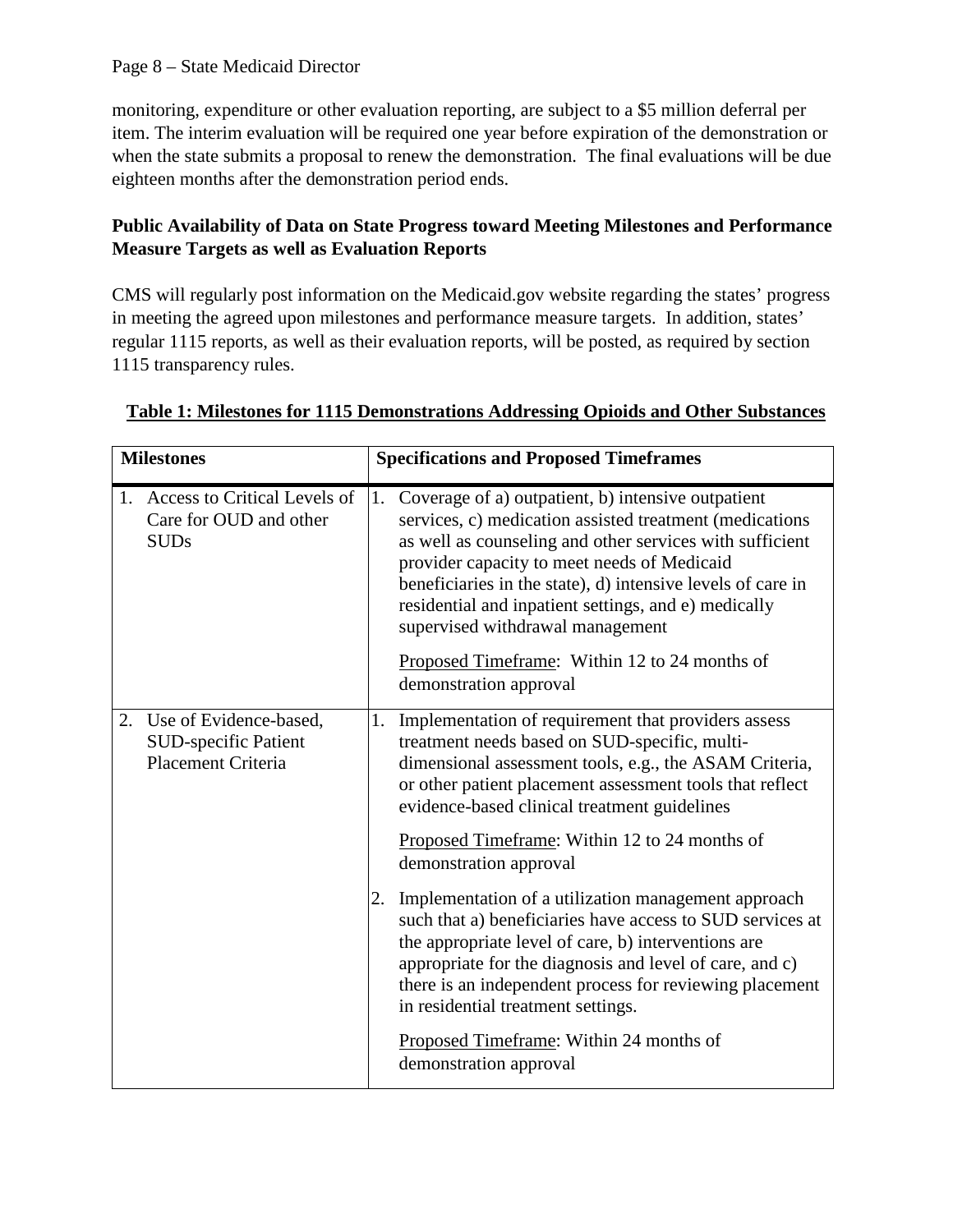| <b>Milestones</b> |                                                                                                                                                          |    | <b>Specifications and Proposed Timeframes</b>                                                                                                                                                                                                                                                                                                                                                                                                                  |
|-------------------|----------------------------------------------------------------------------------------------------------------------------------------------------------|----|----------------------------------------------------------------------------------------------------------------------------------------------------------------------------------------------------------------------------------------------------------------------------------------------------------------------------------------------------------------------------------------------------------------------------------------------------------------|
|                   | 3. Use of Nationally<br>Recognized SUD-specific<br>Program Standards to Set<br>Provider Qualifications for<br><b>Residential Treatment</b><br>Facilities | 1. | Implementation of residential treatment provider<br>qualifications in licensure requirements, policy manuals,<br>managed care contracts, or other guidance. Qualification<br>should meet program standards in the ASAM Criteria,<br>or other nationally recognized, evidence-based SUD-<br>specific program standards regarding in particular the<br>types of services, hours of clinical care, and credentials<br>of staff for residential treatment settings |
|                   |                                                                                                                                                          |    | Proposed Timeframe: Within 12 to 24 months of<br>demonstration approval                                                                                                                                                                                                                                                                                                                                                                                        |
|                   |                                                                                                                                                          | 2. | Implementation of state process for reviewing<br>residential treatment providers to assure compliance<br>with these standards                                                                                                                                                                                                                                                                                                                                  |
|                   |                                                                                                                                                          |    | Proposed Timeframe: Within 24 months of<br>demonstration approval                                                                                                                                                                                                                                                                                                                                                                                              |
|                   |                                                                                                                                                          |    | 3. Requirement that residential treatment facilities offer<br>MAT on-site or facilitate access off-site                                                                                                                                                                                                                                                                                                                                                        |
|                   |                                                                                                                                                          |    | Proposed Timeframe: Within 12 to 24 months of<br>demonstration approval                                                                                                                                                                                                                                                                                                                                                                                        |
| 4.                | <b>Sufficient Provider</b><br><b>Capacity at Critical Levels</b><br>of Care including for<br><b>Medication Assisted</b><br><b>Treatment for OUD</b>      | 1. | Completion of assessment of the availability of<br>providers enrolled in Medicaid and accepting new<br>patients in the critical levels of care throughout the state<br>(or at least in participating regions of the state) including<br>those that offer MAT.                                                                                                                                                                                                  |
|                   |                                                                                                                                                          |    | Proposed Timeframe: Within 12 months of<br>demonstration approval                                                                                                                                                                                                                                                                                                                                                                                              |
|                   | 5. Implementation of<br><b>Comprehensive Treatment</b>                                                                                                   |    | 1. Implementation of opioid prescribing guidelines along<br>with other interventions to prevent opioid abuse                                                                                                                                                                                                                                                                                                                                                   |
|                   | and Prevention Strategies to<br>Address Opioid Abuse and<br><b>OUD</b>                                                                                   |    | Proposed Timeframe: Over the course of the<br>demonstration                                                                                                                                                                                                                                                                                                                                                                                                    |
|                   |                                                                                                                                                          | 2. | Expanded coverage of, and access to, naloxone for<br>overdose reversal                                                                                                                                                                                                                                                                                                                                                                                         |
|                   |                                                                                                                                                          |    | Proposed Timeframe: Over the course of the<br>demonstration                                                                                                                                                                                                                                                                                                                                                                                                    |
|                   |                                                                                                                                                          | 3. | Implementation of strategies to increase utilization and<br>improve functionality, of prescription drug monitoring<br>programs                                                                                                                                                                                                                                                                                                                                 |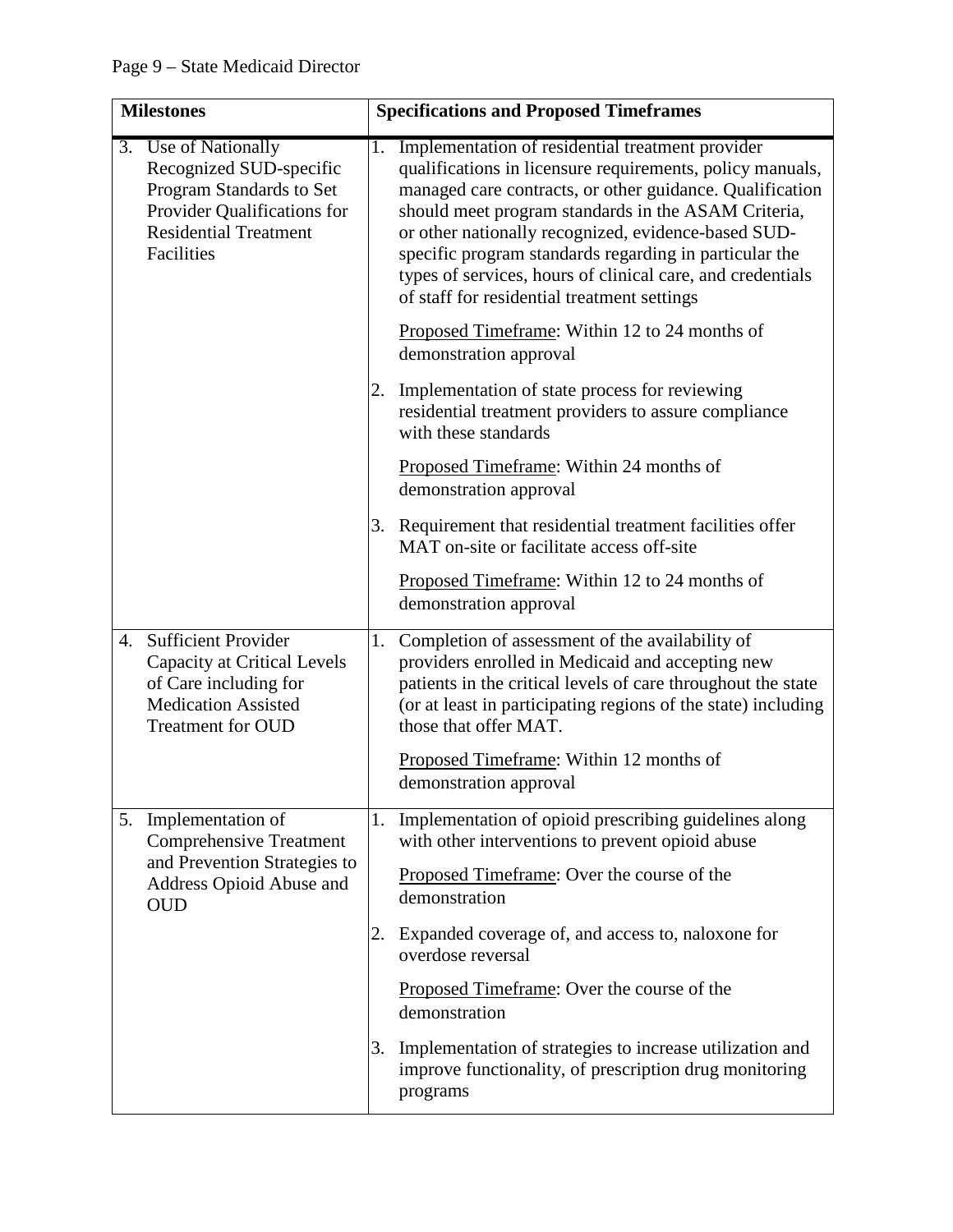| <b>Milestones</b>                                                                              | <b>Specifications and Proposed Timeframes</b>                                                                                                                                                                                                                                                |  |
|------------------------------------------------------------------------------------------------|----------------------------------------------------------------------------------------------------------------------------------------------------------------------------------------------------------------------------------------------------------------------------------------------|--|
|                                                                                                | Proposed Timeframe: Over the course of the<br>demonstration                                                                                                                                                                                                                                  |  |
| <b>Improved Care</b><br>6.<br>Coordination and<br><b>Transitions between Levels</b><br>of Care | Implementation of policies to ensure residential and<br>inpatient facilities link beneficiaries, especially those<br>with OUD, with community-based services and supports<br>following stays in these facilities.<br>Proposed Timeframe: Within 12 to 24 months of<br>demonstration approval |  |

| <b>Demonstration/SUD Goals</b>                                                                | <b>Performance Measures</b>                                                                                                                                                                                                                                                                                                                                                                                                                                                                                                                                                                                                                                                                                                                                                            |
|-----------------------------------------------------------------------------------------------|----------------------------------------------------------------------------------------------------------------------------------------------------------------------------------------------------------------------------------------------------------------------------------------------------------------------------------------------------------------------------------------------------------------------------------------------------------------------------------------------------------------------------------------------------------------------------------------------------------------------------------------------------------------------------------------------------------------------------------------------------------------------------------------|
| <b>Increased Rates of</b><br>Identification, Initiation and<br><b>Engagement</b> in Treatment | Initiation and Engagement of Alcohol and Other Drug<br>Dependence Treatment (National Committee for Quality<br>Assurance; NQF $\#0004$ <sup>*</sup>                                                                                                                                                                                                                                                                                                                                                                                                                                                                                                                                                                                                                                    |
| Improved Adherence to<br>Treatment                                                            | Continuity of Pharmacotherapy for OUD (RAND; NQF<br>1.<br>#3175)<br>Follow-up after Discharge from Emergency Department<br>2.<br>for Mental Health or Alcohol or Other Drug Dependence<br>(National Committee for Quality Assurance; NQF<br>#2605)* <sup>#</sup><br>Percentage of beneficiaries with an SUD diagnosis<br>3.<br>including those with OUD who used the following<br>services per month (multiple rates reported):<br>Outpatient;<br>٠<br>Intensive outpatient services;<br>$\bullet$<br>Medication assisted treatment for OUDs and alcohol;<br>$\bullet$<br>Residential treatment (including average lengths of<br>$\bullet$<br>stay (LOS) in residential treatment aiming for a<br>statewide average LOS of 30 days); and<br>Medically supervised withdrawal management |
| <b>Reduction in Overdose</b><br><b>Deaths Particularly Those</b><br>Due to Opioids            | 1. Use of Opioids at High Dosage in Persons Without<br>Cancer (Pharmacy Quality Alliance; NQF # 2940)*                                                                                                                                                                                                                                                                                                                                                                                                                                                                                                                                                                                                                                                                                 |

# **Table 2: Demonstration Performance Measures**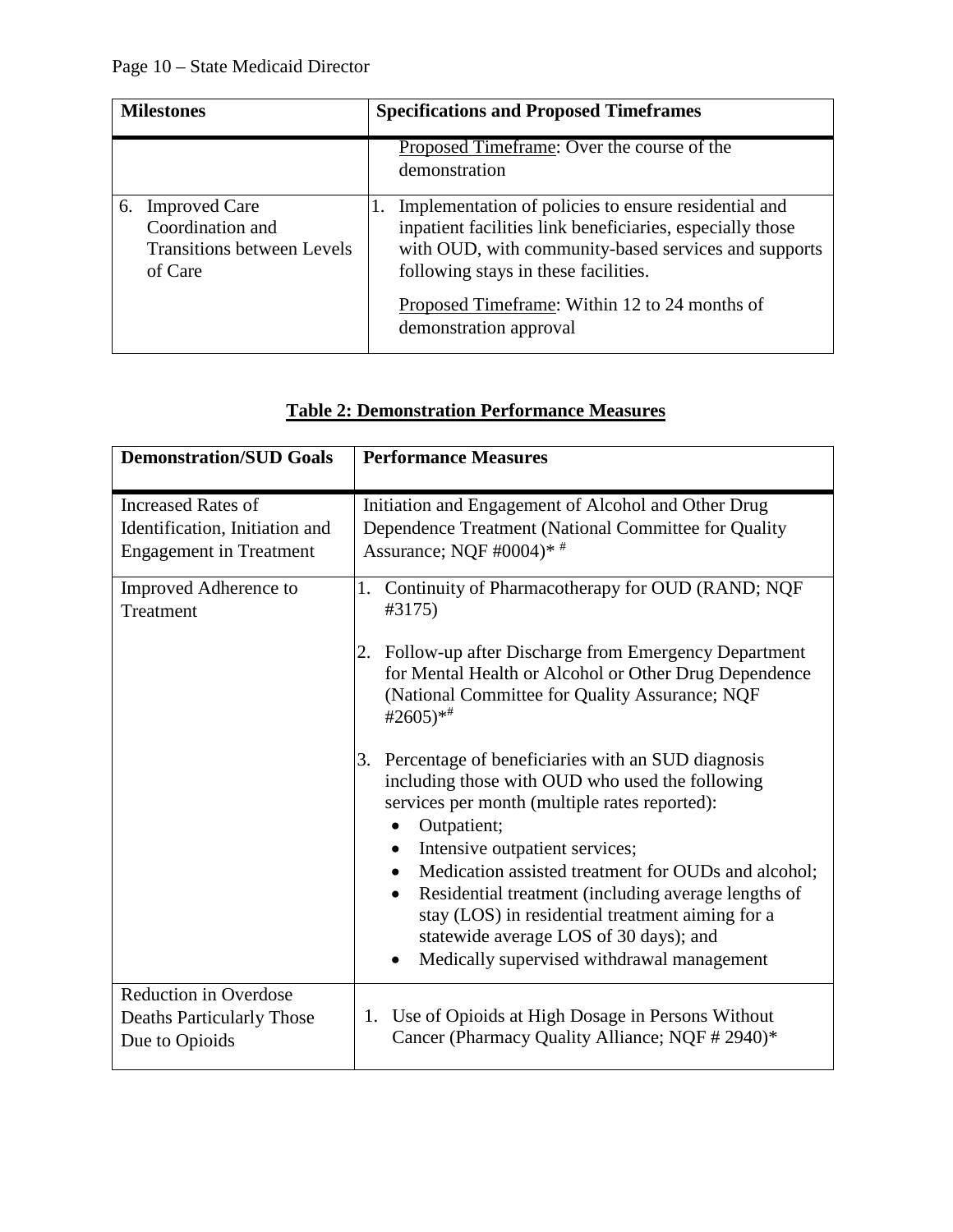| <b>Demonstration/SUD Goals</b>                                                                       | <b>Performance Measures</b>                                                                                                                                                                                                                                                                                                                                                                                                                                                                                                                                            |
|------------------------------------------------------------------------------------------------------|------------------------------------------------------------------------------------------------------------------------------------------------------------------------------------------------------------------------------------------------------------------------------------------------------------------------------------------------------------------------------------------------------------------------------------------------------------------------------------------------------------------------------------------------------------------------|
|                                                                                                      | 2. Number of overdose deaths/ 1,000 Medicaid<br>beneficiaries/month and specifically overdose deaths due<br>to any opioid<br>Number of overdose deaths, and specifically deaths due<br>3.<br>to overdose of any opioid, among Medicaid beneficiaries<br>in the reporting year                                                                                                                                                                                                                                                                                          |
| Reduced Utilization of<br><b>Emergency Department and</b><br><b>Inpatient Hospital Settings</b>      | 1. Emergency department visits for SUD-related diagnoses<br>and specifically for OUD /1,000 member months <sup>#</sup><br>Inpatient admissions for SUD and specifically OUD<br>2.<br>among Medicaid beneficiaries/1,000 member months <sup>#</sup><br>3. Baseline and periodic updates on spending on<br>beneficiaries in residential treatment and outpatient<br>settings for SUD treatment and on inpatient and<br>emergency room services for beneficiaries with SUD<br>diagnoses including spending on physical health<br>conditions commonly associated with SUDs |
| Fewer Readmissions to the<br>Same or Higher Level of Care<br>for                                     | 30 day readmission rate following hospitalization for an<br>SUD-related diagnosis <sup>#</sup> and specifically for OUD                                                                                                                                                                                                                                                                                                                                                                                                                                                |
| Improved Access to Care for<br>Co-morbid Physical Health<br>Conditions among<br><b>Beneficiaries</b> | Percentage of beneficiaries with an SUD diagnosis, and<br>specifically those with OUD, who access physical health care.                                                                                                                                                                                                                                                                                                                                                                                                                                                |

\* Denotes measures that are part of the [Medicaid Adult Core Set of Measures.](https://www.medicaid.gov/medicaid/quality-of-care/performance-measurement/adult-core-set/index.html)

 $*$  Denotes measures that states with preexisting SUD 1115 demonstrations are already required to report on.

CMS will publish a technical specifications manual for a small set of required "core measures" as well as optional measures from which states can choose. CMS will also provide technical assistance to states in the collection and reporting of measures required for the demonstration.

## **Submission Process for Section 1115 Demonstration Projects**

States should follow the usual process for submitting 1115 demonstration proposals as outlined in the federal section 1115 demonstration project transparency regulations at 42 CFR 431.412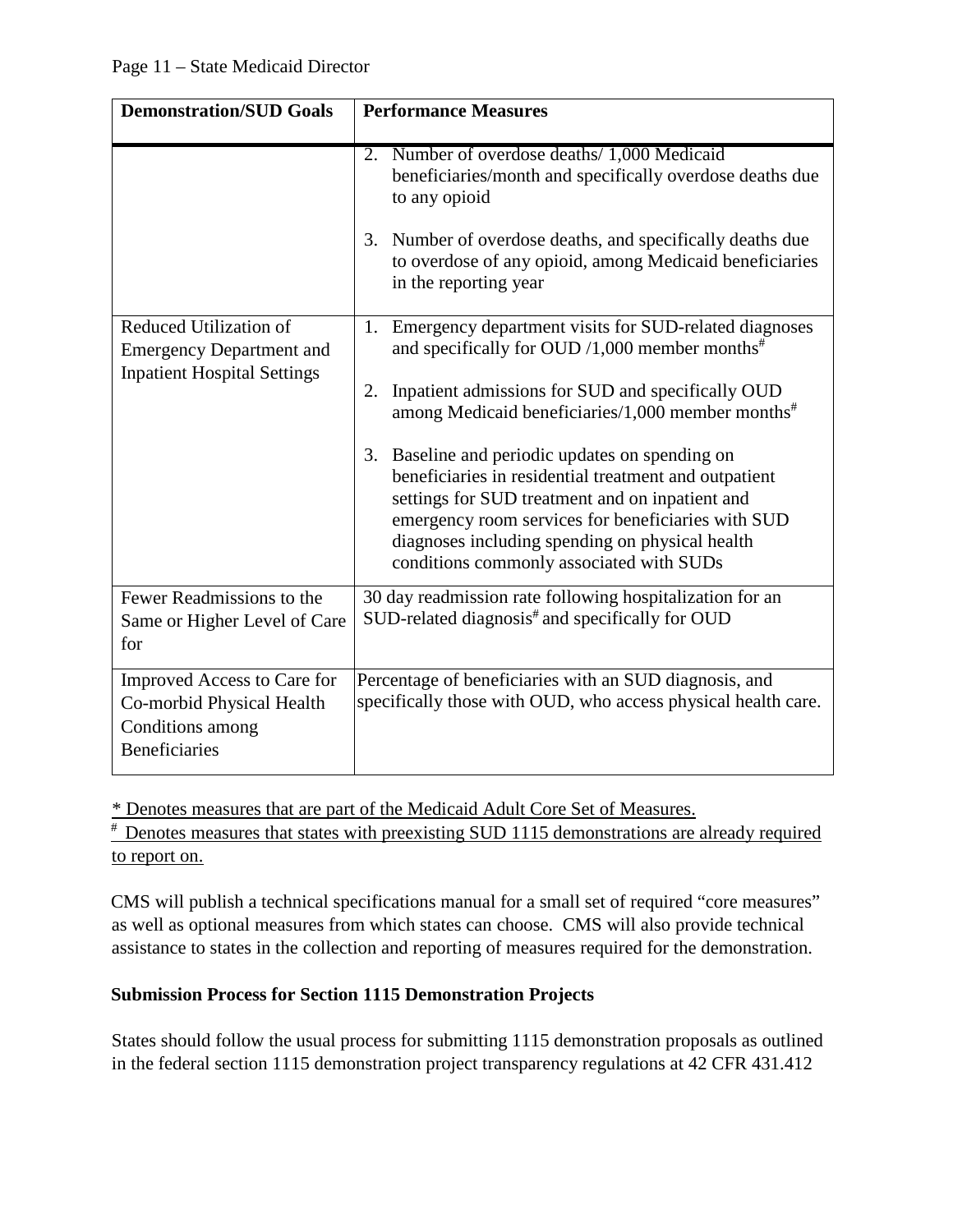and 42 CFR 431.408. As explained in these regulations, states should submit an application that includes the following information:

- A comprehensive description of the demonstration, including the state's strategies for addressing the goals and milestones discussed above for this demonstration initiative (see request below);
- A comprehensive plan to address opioid abuse, including aggressive preventive measures and strategies to improve access to treatment and recovery support services for Medicaid beneficiaries and an assessment of how this demonstration will complement and not supplant state activities called for or supported by other federal authorities and funding streams;
- A description of the proposed health care delivery system, eligibility requirements, benefit coverage and cost sharing (premiums, copayments, and deductibles) required of individuals who will be impacted by the demonstration, to the extent such provisions would vary from the State's current program features and the requirements of the Social Security Act;
- A list of the waivers and expenditure authorities that the state believes to be necessary to authorize the demonstration;
- An estimate of annual aggregate expenditures by population group impacted by the demonstration, including development of baseline cost data for these populations. Specifically, CMS requests that states' fiscal analysis demonstrate how the proposed changes will be budget neutral, i.e., will not increase federal Medicaid spending. CMS will work closely with states to determine the feasibility of their budget neutrality models and suggest changes as necessary;
- Enrollment data including historical SUD coverage and projected coverage over the life of the demonstration, of each category of beneficiary whose health care coverage is impacted by the demonstration;
- Written documentation of the state's compliance with the public notice requirements at 42 CFR 431.408, with a report of the issues raised by the public during the comment period and how the state considered those comments when developing the final demonstration application submitted to CMS;
- The research hypotheses that are related to the demonstration's proposed changes, goals, and objectives, and a general plan for testing the hypotheses including, if feasible, the identification of appropriate evaluation indicators, and
- Implementation Plan (if being submitted at the time of application).

CMS requests that these Section 1115 demonstration proposals describe, in as much detail as possible the state's strategy for improving access to and quality of addiction treatment through the proposed demonstration and how the state's proposed demonstration will further the goals of the initiative described above. The application should include a description of the activities the state plans to undertake to address the milestones specified in Table 1, and to report on the milestone markers and performance measures. If it is not feasible to include in the application a detailed implementation plan specifying how and when the state proposes to meet the milestone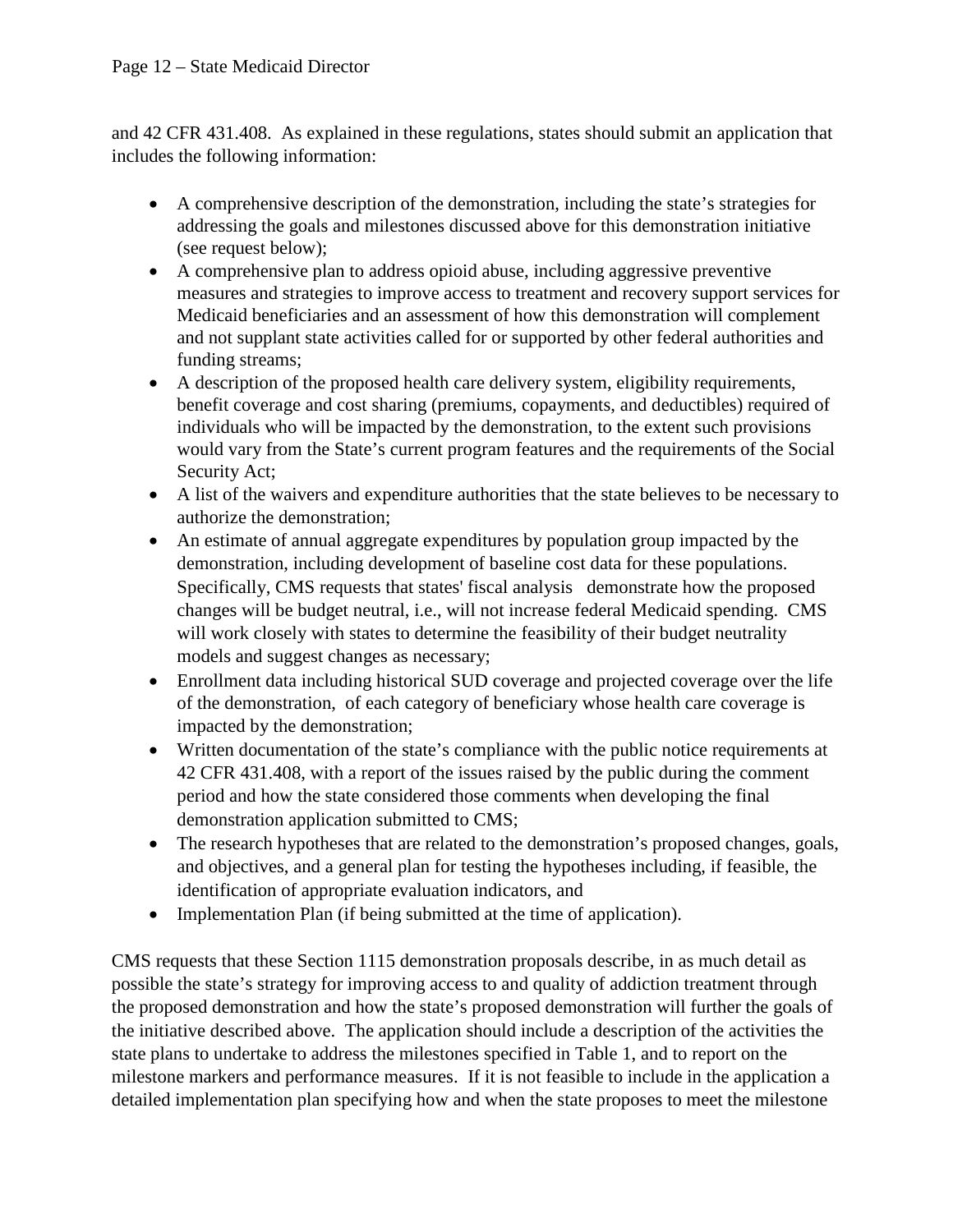#### Page 13 – State Medicaid Director

markers in Table 1, the state should propose a date by which an implementation plan will be submitted by the state, this date will be included in the STCs. As a reminder, FFP for services in IMDs will not be available through the demonstration until the implementation plan/protocol is approved by CMS, at which time FFP will be available only prospectively. In addition, the state should indicate what data sources and resources it proposes to use for reporting on performance measures. CMS will work with states to develop a detailed monitoring protocol for these data points and performance measures after the application is received from the state.

After states develop 1115 demonstration proposals that include the information listed above, states must follow the minimum 30-day public notice and comment procedures outlined in 42 CFR 431.408, to allow opportunity for public input on the application prior to submission to CMS. This includes consultation with Indian tribes and Indian health providers (to the extent there are Indian tribes and Indian health providers located within geographic boundaries of the state) to solicit advice from the Indian health providers on ensuring access for American Indian and Alaska Native (AI/AN) individuals to the services that are part of the demonstration and that these services meet the unique and cultural needs of AI/AN individuals.

CMS is available to provide technical assistance to states on how to meet federal transparency requirements as well as to preview states' draft 1115 proposals and public notice documentation to help ensure states successfully meet federal requirements.

Section 1115 demonstration applications may be submitted electronically to 1115DemoRequests@cms.hhs.gov or by mail to:

Judith Cash Acting Director State Demonstrations Group Centers for Medicare & Medicaid Services Center for Medicaid & CHIP Services Mail Stop: S2-26-12 7500 Security Boulevard Baltimore, MD 21244-1850

As required by 42 CFR 431.416, when states submit section 1115 proposals to CMS we will send written notice within 15 days of receipt to the state on whether its application met all federal transparency requirements and is determined complete for purposes of initiating CMS' review and the federal 30-day public notice and comment process.

CMS hopes states will use this opportunity to improve addiction treatment for Medicaid beneficiaries. Questions regarding this guidance may be directed to Kirsten Beronio, Senior Behavioral Health Policy Advisor, Disabled and Elderly Health Programs Group, at Kirsten.Beronio@cms.hhs.gov. We look forward to continuing our work together on these important issues.